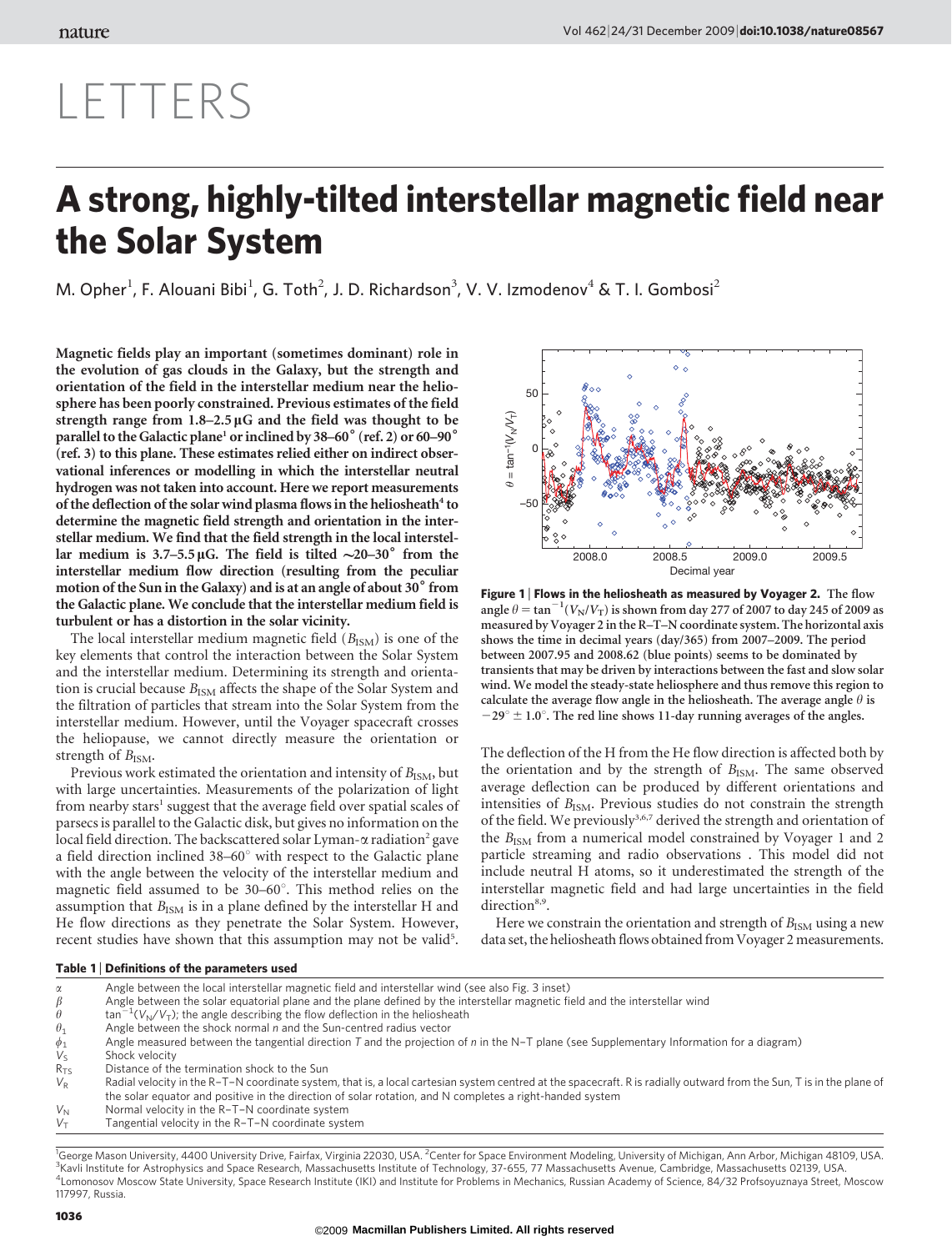

Figure 2 | Flows in the heliosheath for different  $B_{\text{ISM}}$  directions. The shapes of the heliopause are shown for  $B_{\text{ISM}} = 4.4 \mu\text{G}, \alpha = 45^\circ$  and  $\beta$  equal to 60° (a), 90 $^{\circ}$  (b) and 120 $^{\circ}$  (c). The colours indicate the total magnetic field strength (in microgauss) and are shown on the iso-surface of the heliopause defined for  $\ln T = 11.5$ , where T is the temperature. The viewpoint is from the +x direction. The streamlines show qualitatively the difference in flow patterns in the heliosheath. The interstellar wind is along the x-axis, the solar rotation axis is along the z-axis and the y-axis completes the right-handed coordinate system. In this coordinate system, the Voyager 2 trajectory is shown by the

The heliosheath flow angle  $\theta = \tan^{-1}(V_N/V_T)$  depends on the interstellar medium magnetic field. (The coordinate system is defined in Table 1.) Figure 1 shows the flow angle  $\theta$  in the heliosheath at Voyager 2. This dependence of the flow angle on the magnetic field orientation can be seen qualitatively in Fig. 2, which shows the flows predicted by a three-dimensional magnetohydrodynamic model with five fluids (one ionized and four neutral H fluids; see description in Supplementary Information).

The orientation of the interstellar magnetic field is defined by the angles  $\alpha$  and  $\beta$ , where  $\alpha$  is the angle between the interstellar magnetic field and the interstellar wind and  $\beta$  is the angle between the solar equator and the plane defined by the interstellar magnetic field and the interstellar wind (see inset in Fig. 3). (The Local Standard of Rest



**Figure 3** | **Modelled flows as a function of the**  $B_{\text{ISM}}$ **.** The flow angle  $\theta = \tan^{-1}(V_N/V_T)$  is shown as a function of the  $B_{\text{ISM}}$  orientation. Flow angles for  $\alpha = 20^{\circ}$ , 30°, 45° and 60° are shown in blue, purple, brown and green, respectively. The size of the squares corresponds to the intensity of  $B_{\rm ISM}$ from 2.5–5.5  $\mu$ G. The model flow angle  $\theta$  was estimated using all the points within two cells of resolution (or 6 AU) of the Voyager 2 trajectory (see Supplementary Information). The error bars are the root mean square of all the values. The observed flow angle  $\theta = -29^{\circ} \pm 1.0^{\circ}$  is shown by the dotted line. The blue dashed line illustrates the dependence of the flow angle on  $\beta$ for  $\alpha = 20-30^{\circ}$ . The inset shows the orientation of  $\alpha$  and  $\beta$  in the model coordinate systems (for more details see Table 1). The velocity of the interstellar wind is indicated by the label  $V_{\text{ISM}}$ .

pink lines labelled V2. The Voyager 2 ecliptic latitude and longitude are  $-31.2^{\circ}$  and 213.4° respectively, neglecting the 7.25° tilt of the solar equator with respect to the ecliptic plane. The heliopause surfaces and flows for the  $\beta = 60^\circ$  (a) and  $\beta = 120^\circ$  (b) orientations are almost mirror images. The heliopause is asymmetric, both in the north–south and in the east–west directions, and has a plane of symmetry approximately parallel to the plane of the local  $B_{ISM}$ . The intensity of the magnetic field outside the heliopause is larger in the southern solar hemisphere rather than in the northern solar hemisphere (a) owing to the slowing-down of the plasma flow.

is the mean motion of the stars and gas in the solar neighbourhood in rotation around the Galactic centre. The Sun moves relative to the Local Standard of Rest at  $13.4 \text{ km s}^{-1}$  in the direction of Galactic rotation,  $-9 \text{ km s}^{-1}$  in the radial direction, and 3.7 km s<sup>-1</sup> in the vertical direction. The cloud of material that surrounds the Sun moves in the Local Standard of Rest in a nearly perpendicular motion. The result of these two motions is that we observe interstellar material flowing towards the Sun, called the interstellar wind. We use the interstellar wind direction to define the x-axis of our model (see Supplementary Fig. 4).) We constrain the value of  $\alpha$  by comparing the observed distances of the termination shock from the Sun in the Voyager 1 and Voyager 2 directions $10,11$  to the model results (Table 2) and find that values of  $\alpha$  between  $20^\circ$  and  $30^\circ$  fit the data. The magnitude of  $B_{\text{ISM}}$  must be between 3.7  $\mu$ G and 5.5  $\mu$ G to match the observed termination shock crossing distances. We note that other work found  $\alpha$  to be 15–20° and the magnitude to be about  $4 \mu G$ , but these studies did not take into account the interplanetary magnetic field<sup>12</sup>. We constrain the value of  $\beta$  by comparing the measured and simulated flow velocities. Figure 3 shows the dependence of  $\beta$  on the flow angle for several values of  $\alpha$ . For  $\alpha = 20-30^{\circ}$ , as  $\beta$ increases the predicted flow angle  $\theta$  agrees better with the measured angle.  $\beta$  has to be less than 90° due to magnetic connectivity<sup>3</sup>, so  $\beta$ near 90° (or about 30° from the Galactic plane) gives the best fit to the observations.

We analyse the effects of non-stationarity and numerical resolution on our estimates of the magnetic field orientation and find them to be negligible. The effects of the non-stationarity of the shock can be obtained from the theoretical predictions of  $\theta$  for a three-dimensional magnetized moving shock given by the Rankine–Hugoniot conditions and described by the angles  $\theta_1$  and  $\phi_1$  (for definitions see Table 1). The termination shock at the time of the Voyager 2 crossing had, on average,  $\theta_1 = 15^\circ$ ,  $\phi_1 = 165^\circ$  and  $V_s = 88.09$  km s<sup>-1</sup>, where  $V_s$  is the shock velocity (see Supplementary Information for more details). Using the Rankine–Hugoniot conditions with these values for  $\theta_1$ and  $\phi_1$ , we estimate that the dependence of  $\theta$  (the orientation of the flow which constrains the orientation of the magnetic field) on the shock velocity  $V_s$  is less than 0.1°. In the Supplementary Information we show that the effect of numerical resolution is also small (less than 8°). We show that the obliquity of the shock given by  $\theta_1$  and  $\phi_1$ depends on the interstellar magnetic field (see Supplementary Information for details).

These results show that the local  $B_{\text{ISM}}$  orientation with respect to the Galactic plane is different from that determined from ground-based